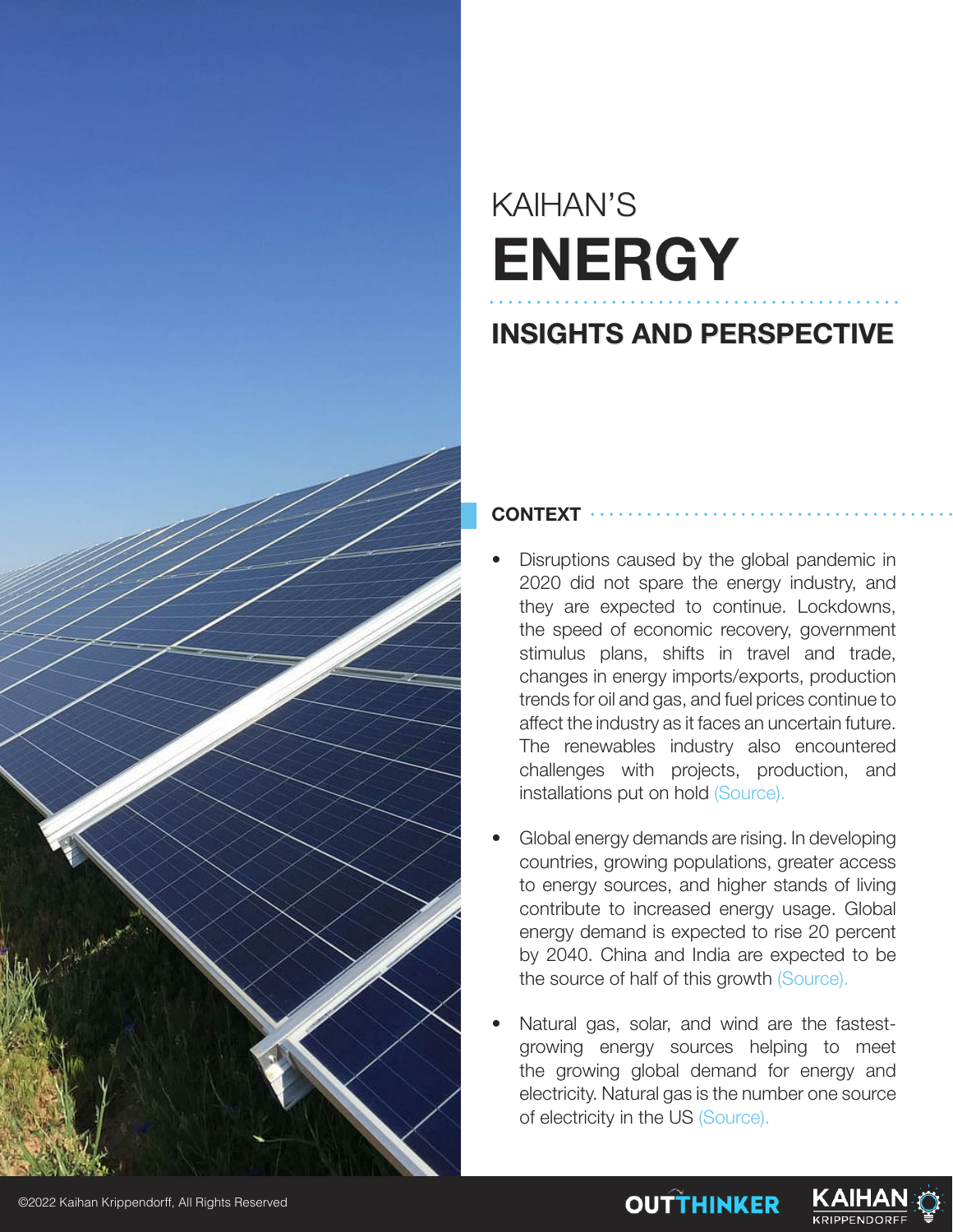#### **TRENDS**

#### **1. Heightened Focus on Renewables**

- As of this writing, renewable resources are expected to turn around quickly amidst the pandemic recovery. In 2020, despite widespread economic hardships, \$303.5B was invested in renewable energy, up 2 percent from 2019 (Source).
- Renewable energy projects, like solar and wind, that faced a 10 percent decline in growth in 2020 are expected to rebound in 2021 (Source).
- The commissioning of two large hydropower projects in China in 2021 is driving the rebound in renewables (Source).
- Green hydrogen, key to reducing global CO2 emissions, is expected to become costcompetitive (Source).

#### **2. Green Regulation and Incentivization**

- In the US, a new administration under a new party in 2021 brings attention back to environmental sustainability. The US has re-entered the Paris Agreement. President Joe Biden announced plans for nearly \$2T in green infrastructure and clean energy investment (Source).
- Post-pandemic US economic stimulus packages aim to free up state budgets so clean energy packages can be pursued (Source).
- The US is reported to be exploring a carbon price at the social cost of carbon, which is around \$50 at the time of writing. The UK government has laid out extensive plans for reaching climate targets. The EU has also committed to the green economy (Source).
- We may see scenarios where stimulus packages are tied to companies providing evidence that

their investment portfolio is environmentally sound (Source).

- Suppliers should be ready to transition to sustainable business practices or fall behind. They must be ready to meet a higher standard of transparency and climate action. "Companies who commit to best practices in energy, emissions and resource usage will see new opportunity as corporations increasingly look to cut emissions from their entire value chain." (Source)
- "The exciting trend to watch...will be how we shift from large, centralized, technology-focused energy solutions to smart, local energy systems. This will be a bit like the mainframe to PC transition in computing, or how cloud computing now makes it easier to go digital anywhere, anytime... In many places where loads are distributed (for example, in archipelago nations like Indonesia and [the] Philippines), or where power grids or incentives are weak, rooftop solar could make a huge difference. The costs of such technology are rapidly declining and companies are investigating ways to overcome the high transactional costs." (Source)

#### **3. Decline in Fossil Fuels**

- Prior to the COVID-19 pandemic, the oil industry was already struggling due to pressure to shift towards renewable resources. The pandemic has made the situation dire (Source).
- Investor concerns about physical, policy, and liability risks are making markets challenging for major oil companies. BP, Total, and Shell have announced strategic shifts towards renewables (Source).
- Electric generation from coal has decreased 32 percent in the past four years. The international demand for coal is expected to continue declining. Several US coal producers have



KAIHA **KRIPPENDORFI**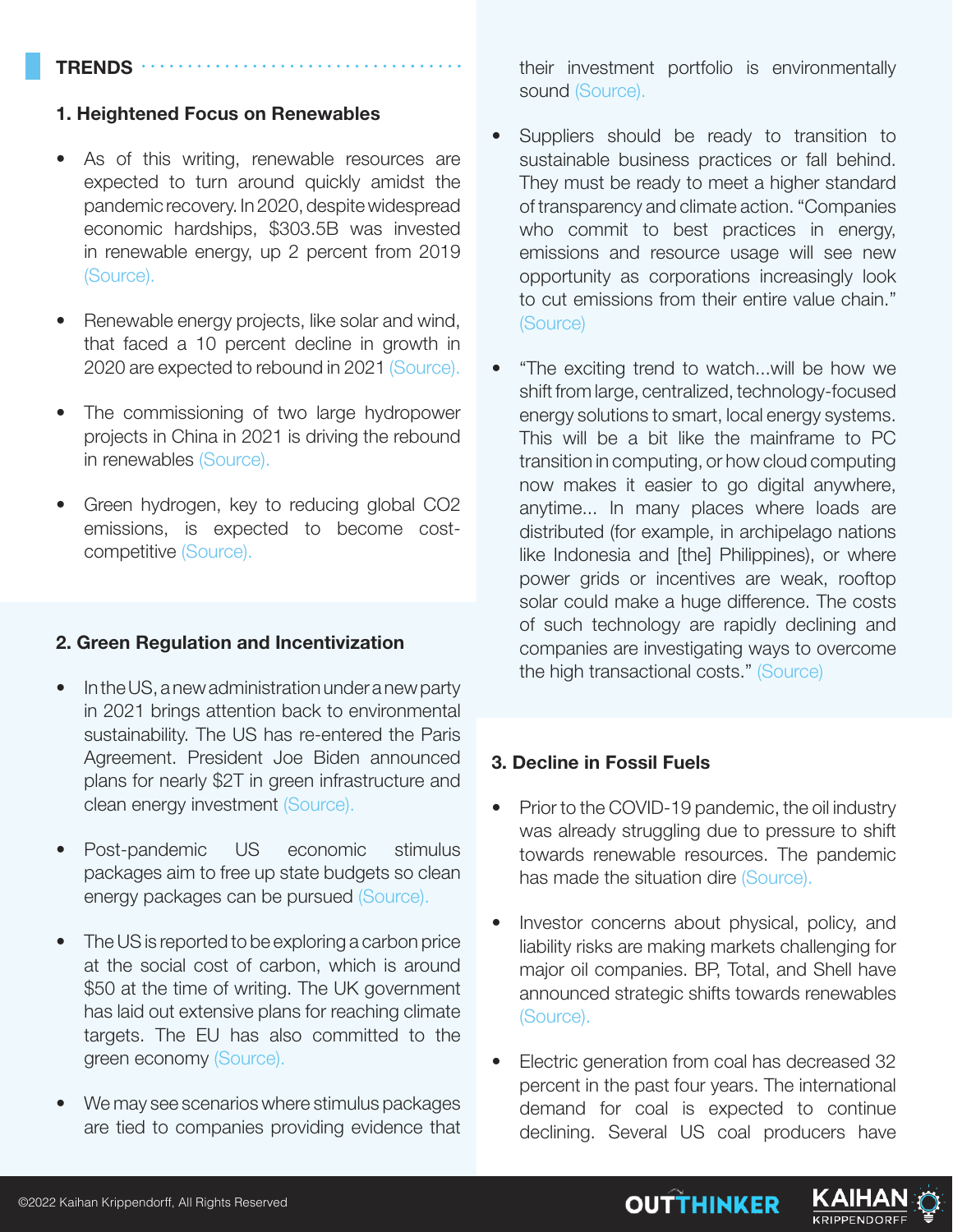closed their mines permanently (Source).

- In 2020, Blackrock, the largest asset manager in the world, announced that it would exit investing in coal production (Source).
- The expected global path is to get to net-zero emissions by 2050.
- Coal demand has already peaked and demand for oil and gas is expected to peak in 2029 and 2037, respectively (Source).

**8PS**

| <b>Leverage</b><br><b>Point</b> | "8Ps" of<br><b>Strategy</b>                                                                               | <b>Opportunity</b><br>for Disruption | <b>Recommended Leverage Points</b>                                                                                                                                                                                                                              |
|---------------------------------|-----------------------------------------------------------------------------------------------------------|--------------------------------------|-----------------------------------------------------------------------------------------------------------------------------------------------------------------------------------------------------------------------------------------------------------------|
| Position                        | The core<br>customer you<br>serve, what<br>need you<br>meet with<br>what brand<br>attributes              | 8                                    | Which of your brand attributes are most<br>important to your customers (sustainability, price,<br>quality, etc.)?<br>How are you collecting data to understand and<br>improve the customer experience?<br>Have you moved to address clients in remote<br>areas? |
| Product                         | The offerings<br>and packages<br>you deliver,<br>where you<br>outperform<br>and where you<br>underperform | 9                                    | To what extent have you shifted towards green<br>and renewable resources?<br>Do you have a plan to achieve carbon neutrality?                                                                                                                                   |
| Promotion                       | How you<br>communicate<br>with<br>customers<br>(including your<br>marketing,<br>sales, and PR<br>teams)   | 5                                    | How are you making your stakeholders aware of<br>the changes you've made and your sustainability<br>priorities?                                                                                                                                                 |

KAIH

**KRIPPENDORF** 

**OUTTHINKER**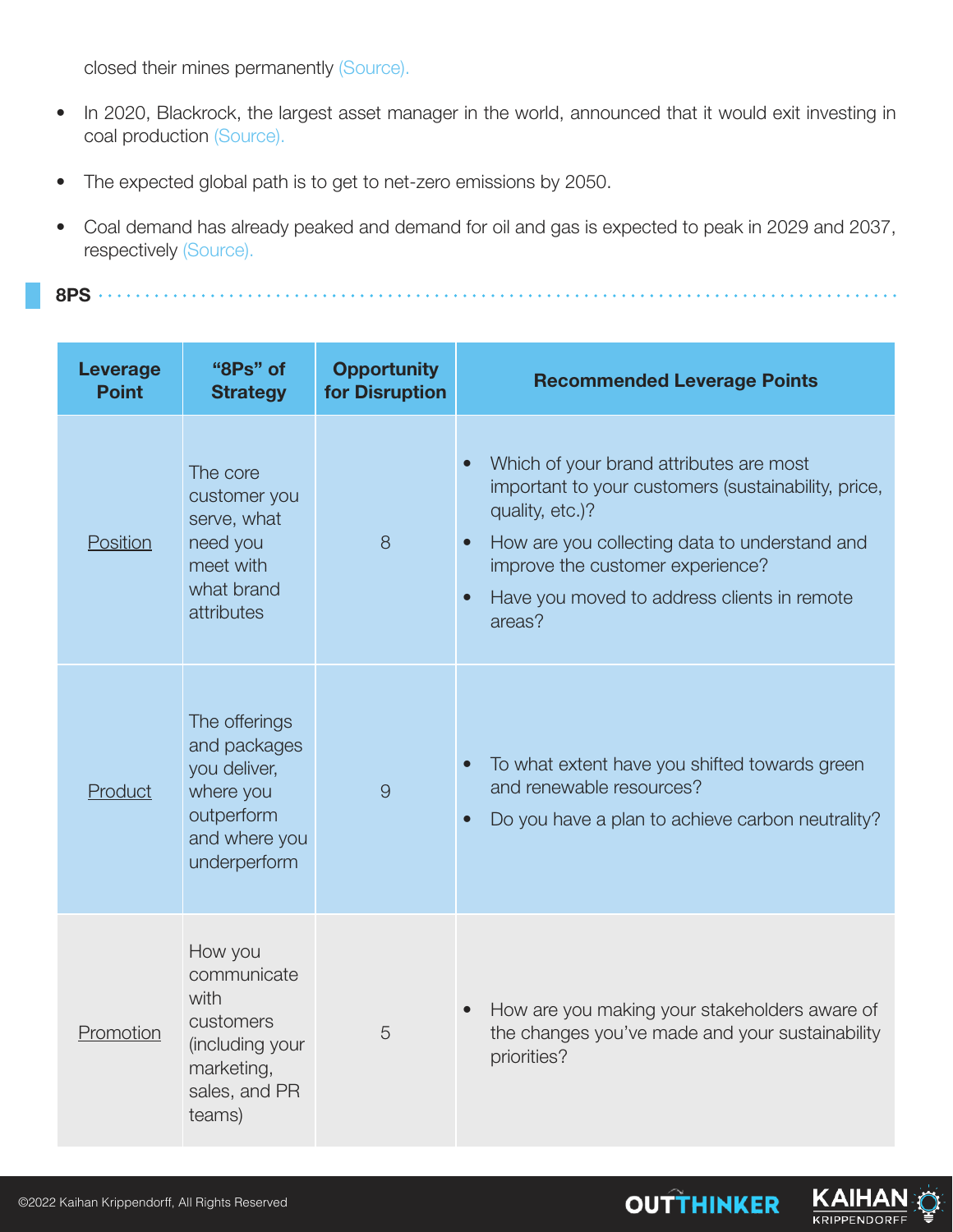| <b>Leverage</b><br><b>Point</b> | "8Ps" of<br><b>Strategy</b>                                                                                            | <b>Opportunity</b><br>for Disruption | <b>Recommended Leverage Points</b>                                                                                                                                                                                                                                                         |
|---------------------------------|------------------------------------------------------------------------------------------------------------------------|--------------------------------------|--------------------------------------------------------------------------------------------------------------------------------------------------------------------------------------------------------------------------------------------------------------------------------------------|
| Price                           | How much<br>you charge for<br>services, how<br>you monetize                                                            | $\overline{7}$                       | How are you neutralizing your company's impact<br>on the environment?<br>Have you adjusted pricing to meet increased<br>energy demands while continuing to provide<br>value to customers?<br>What price incentives can you provide to enable<br>customers' transition to renewable energy? |
| Placement                       | How you<br>deliver on<br>your value<br>proposition,<br>through what<br>channels                                        | $\overline{7}$                       | Which partnerships would best enable you to<br>transition to clean energy?                                                                                                                                                                                                                 |
| Physical<br><b>Experience</b>   | The customer<br>experience,<br>what they see,<br>smell, feel,<br>taste, or hear                                        | 6                                    | Have you made shifts to let users self-manage<br>energy resources?<br>How do the changes you've made translate to<br>$\bullet$<br>improving the end-user experience (fresher air,<br>more comfortable temperatures, etc.)?                                                                 |
| Processes                       | Our operations<br>and processes                                                                                        | $\overline{9}$                       | What changes have you made to future-fit your<br>business model?<br>To what extent have you transitioned to digital to<br>$\bullet$<br>manage resources?                                                                                                                                   |
| <b>People</b>                   | The choices<br>you make<br>regarding<br>hiring,<br>organizing,<br>and<br>incentivizing<br>your people.<br>Your values. | $\overline{7}$                       | How have you incentivized your employees to<br>practice sustainability?<br>What commitments have you made to reduce<br>your environmental impact?<br>How have you communicated these goals<br>throughout your organization?                                                                |